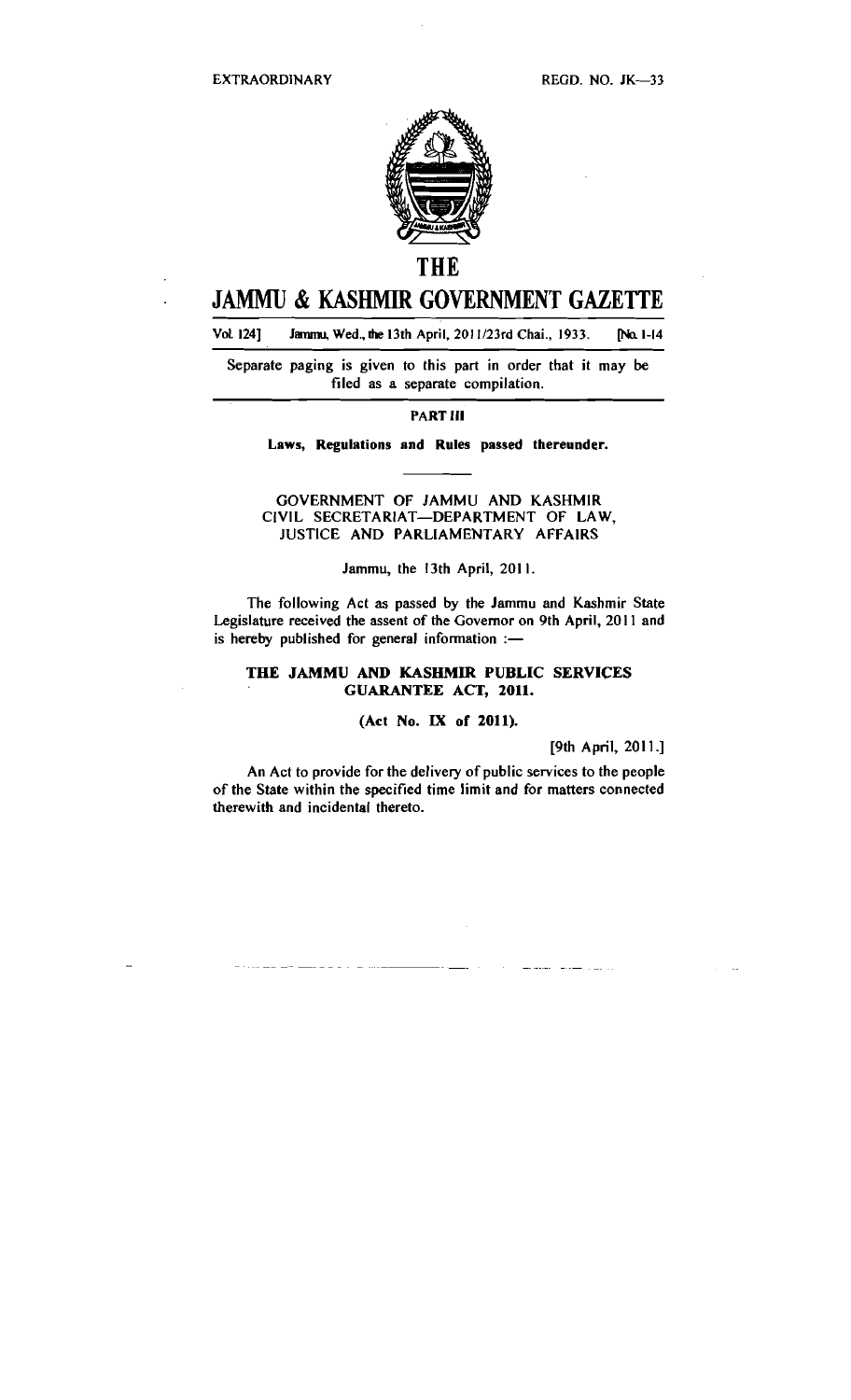Be it enacted by the Jammu and Kashmir State Legislature in the Sixty-second Year of the Republic of India as follows :-

1. Short title and commencement. $(-1)$  This Act may be called the Jammu and Kashmir Public Services Guarantee Act, 2011.

(2) It shall come into force on such date as the Government may, by notification in the Government Gazette, appoint.

2. Definition.-In this Act, unless the context otherwise requires,-

- (a) "Act" means the Jammu and Kashmir Public Services Guarantee Act, 2011;
- (b) "designated officer" means an officer notified as such for providing the service under sub-section (2) of section 4 ;
- (c) "eligible person" means person who is eligible for any notified service ;
- (d) "first appellate authority" means an officer who is designated as such under section 8 ;
- (e) "Government" means the Government of Jammu and Kashmir ;
- **(f)** "prescribed" means prescribed by the rules made under this Act ;
- (g) "service" means any service notified under section 4 ;
- (h) "second appellate authority" means an officer who is designated as such under section 8 ;
- (i) "specified time limit" means the time limit within which the designated officer is required to provide service as specified under sub-section (I) of section 4 ;
- (i) "Special Tribunal" means Special Tribunal constituted under the Jammu and Kashmir Special Tribunal Act, 1988 ;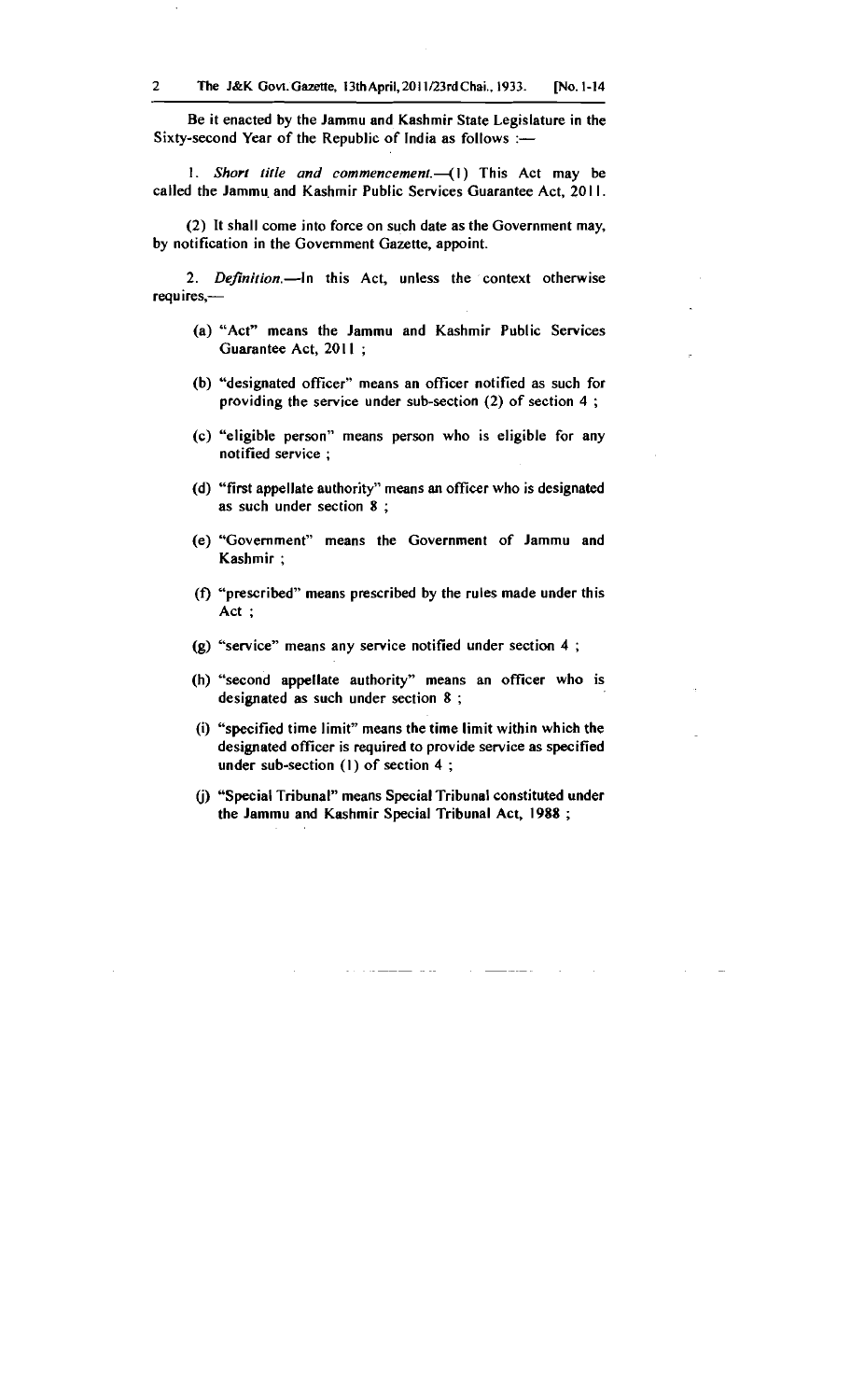(k) "State" means the State of Jammu and Kashmir.

**3.** *Right to public services.* (1) Subject to provisions of the Act, every eligible person in the State shall have a right to public services.

(2) The right referred to in sub-section (I) shall include the right to-

- (a) have access to the public service ;
- (b) receive public service within the specified time limit ;
- (c) receive public service in a transparent manner ;
- (d) demand performance of duties and functions in accordance with the Act ;
- (e) hold the concerned designated officer accountable for any service deficiency ; and
- $(f)$  seek compensation with respect to non-providing of service or deficiency in service.

**4.** *Notification of public services and time limit.* (1) The Government may, from time to time, specify the services to be the public services for purposes of the Act and shall specify the time limit within which such services shall be provided to the eligible persons.

(2) For providing services specified under sub-section (I), the Government may for different areas and for different services designate officers who shall be responsible for providing each of such services to the eligible persons.

5. Providing of public service within specified time limit.-*(1)* It shall be obligatory on the designated officer to provide public services to the eligible person within the time specified in sub-section (I) of section 4.

(2) The specified time limit shall start from the date when an application is submitted by the eligible person for providing of notitied service to the designated officer or to a person subordinate to him authorized to receive the application.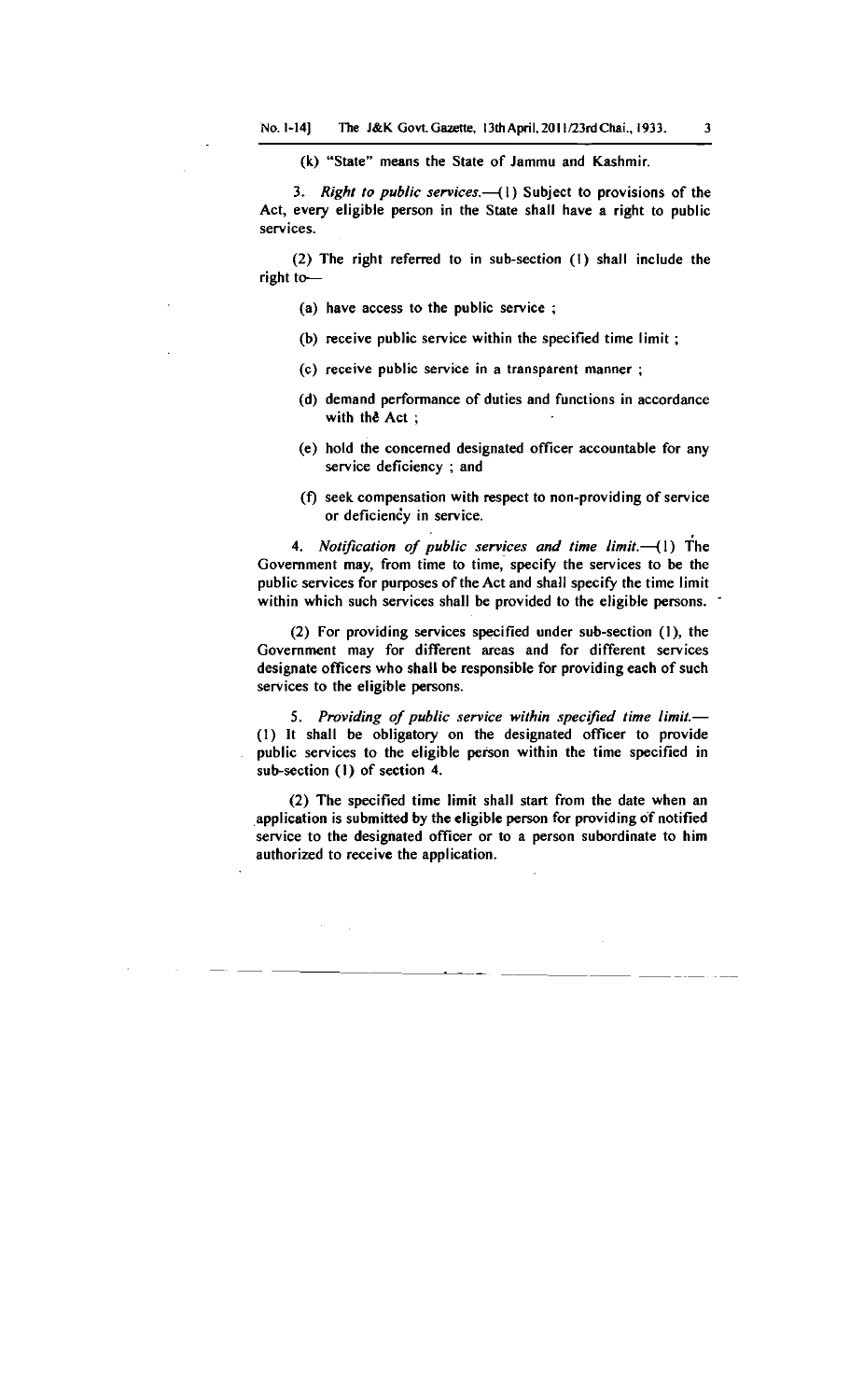(3) All applications received under sub-section (2) by the designated officer or the authorized person shall be duly acknowledged specifying the number, date and time of receipt of such application.

(4) On receipt of application under sub-section (3), the designated officer shall within the specified time limit either provide service or reject the application :

Provided that in case of rejection of application, the designated officer shall record reasons therefor and intimate the same to the applicant.

**6.** *First appeal.* (1) Any person, whose application has been rejected under sub-section (4) of section 5, or who does not receive the public service within the specified time limit, or where the service received by him is deficient in any manner, may prefer to file an appeal to such officer as may be notified by the Government to be the first appellate authority, within thirty days from the date of such rejection or expiry of the time limit or receipt of deficient service, as the case . may be :

Provided that the first appellate authority may admit an appeal after the expiry of the period of thirty days, if it is satisfied that the appellant was prevented by sufficient cause from filing the appeal in time.

(2) The first appellate authority shall dispose of the appeal preferred under sub-section (I) within a period of forty-five days from the date of presentation of appeal.

(3) The first appellate authority may direct the designated officer to provide the public service within the such time as it may specify or to remove the deficiency in the service provided to the appellant or pass such other order, including rejection of the appeal, as it may deem fit :

Provided that before passing any order under sub-section **(3),** the appellate authority shall provide an opportunity of being heard to the appellant as well as the designated officer.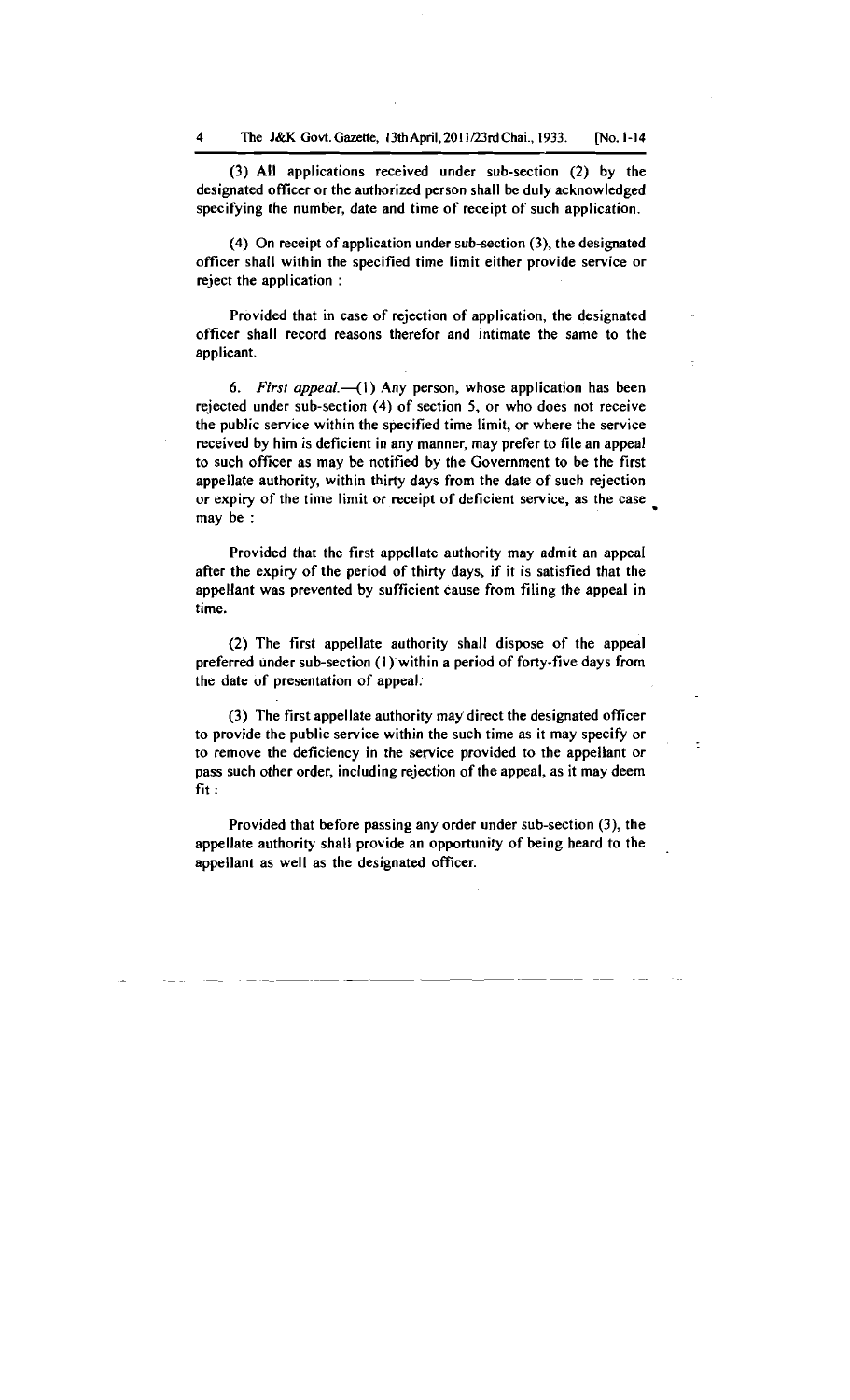7. Second appeal.-(1) Any person aggrieved by the order passed by first appellate authority under section **6,** may prefer an appeal to the second appellate authority within **60** days from **the** date on which the order appealed against has been passed :

Provided that the second appellate authority may admit an appeal after the expiry of the period of **60** days, if it is satisfied that the appellant was prevented by sufficient cause from filing thc appeal in time.

(2) The second appellate authority may, within forty-five days from the date of presentation of appeal, pass an order directing the designated officer to provide the public service within such time as it may specify or to remove the deficiency in the service provided to the appellant or may pass such other order including the rejection of appeal, as it may deem fit.

8. Designation of appellate authorities.-The Government may by notification in the Government Gazette, designate officers who shall be first appellate authorities and second appellate authorities in respect of each public service.

9. Powers of appellate authorities.-The appellate authorities shall, while deciding an appeal under the Act, have the same powers as are vested in Civil Court while trying a suit under the Code of Civil Procedure, in respect of the following matters, namely  $:=$ 

- (a) requiring the production and inspection of documents ;
- (b) issuing summons for hearing to the designated officer and appellant ; and
- (c) any other matter which may be prescribed.

San Alberta

10. Penalty for non-compliance of orders. $-(1)$  if the designated officer does not comply with the orders or directions given to him under sub-section (3) of section **6** or sub-section (2) of section 7 the person aggrieved may file an application before the second appellate authority and the second appellate authority shall direct the designated officer to show cause, within specified time, for not complying, with'the aforementioned orders or directions.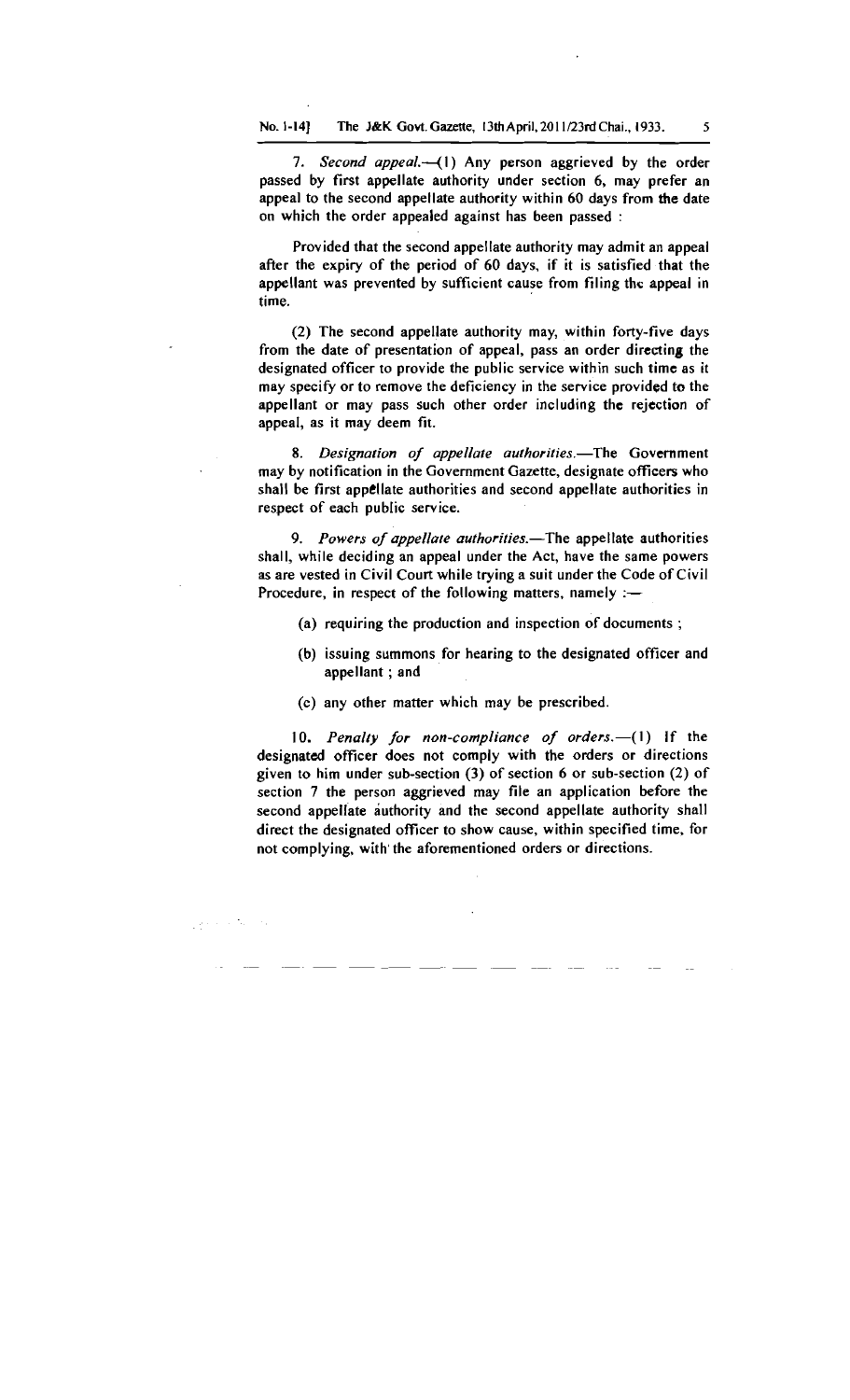(2) After considering the cause, if any, shown by the designated officer and if no cause is shown within the time specified in sub-section **(I),** the second appellate authority, may, if it is of the opinion that the designated officer has not complied with the orders or directions without reasonable cause, impose a fine on such designated officer which shall not be less than Rupees 500 but may extend up to Rupees 5000.

11. Penalty for not providing the service.--Where second appellate authority is of the opinion that the designated officer has failed to provide service to the eligible person or has caused delay in providing the service or has provided a service which is deficient in any manner, it may impose a fine on such designated officer,-

- (i) of Rupees 250 for each day of such delay or Rupees 5000, whichever is less, in case of non-providing of service or delay in providing services ; and
- (ii) of Rupees 2000, in case of deficiency in service :

Provided that before imposing such fine, the designated officer 'shall be given a reasonable opportunity of being heard.

12. Penalty for not deciding the appeal within specified  $time$ . Where the second appellate authority is of the opinion that the first appellate authority has failed to decide the appeal within the time specified in sub-section (2) of section 6 without any sufficient . and reasonable cause, it may impose a fine on first appellate authority, which shall not be less than Rupees 500 and not more than Rupees 5000 :

Provided that before imposing such fine the first appellate authority shall be given a reasonable opportunity of being heard.

13. Compensation.-- On imposition of fine under section 11 or section 12, the second appellate authority may, by order, direct that such portion of the fine imposed under the said section shall be awarded to the appellant, as compensation, as it may deem fit :

Provided that the amount of such compensation awarded shall not exceed the amount of fine imposed under the said section.